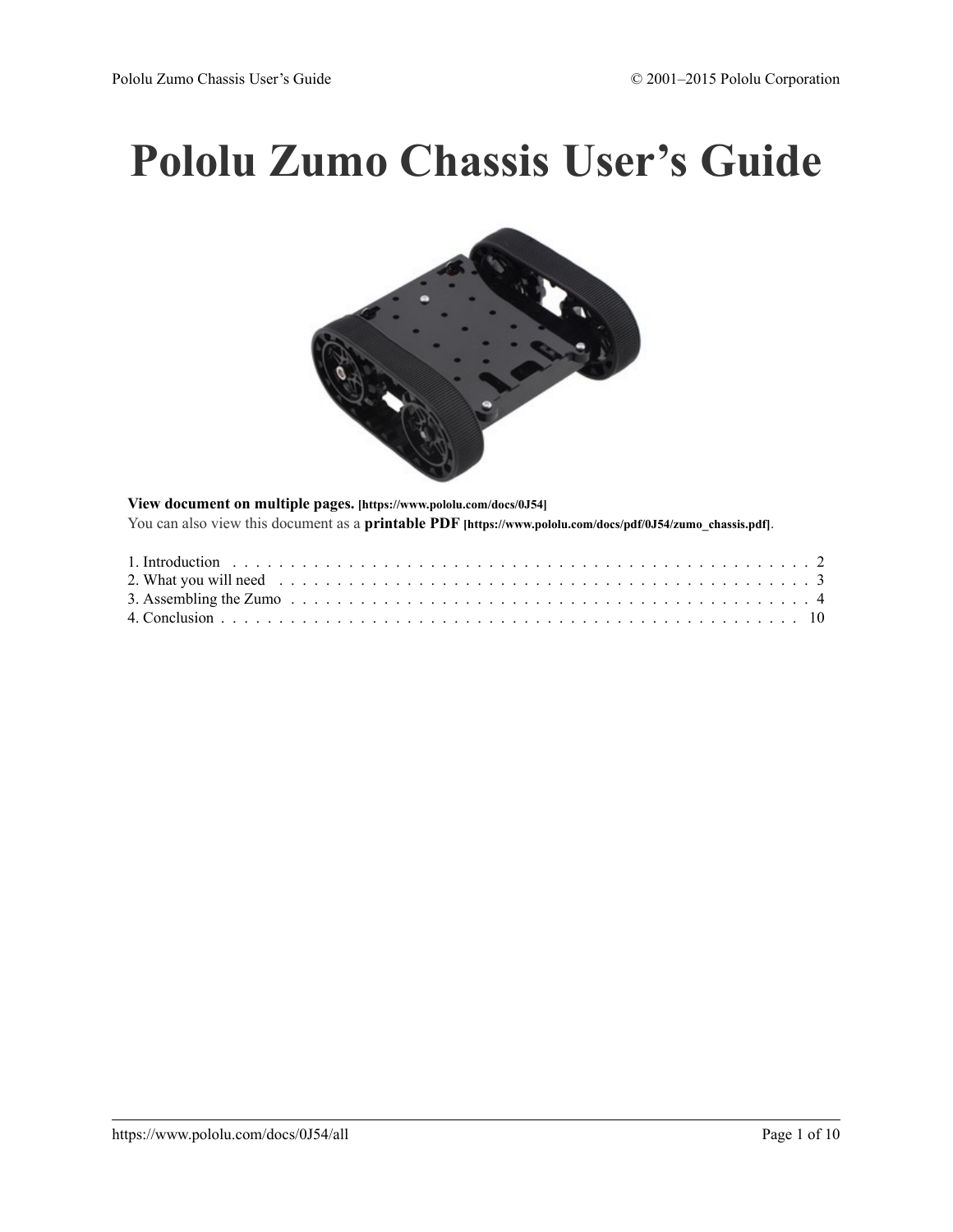## <span id="page-1-0"></span>**1. Introduction**

**Attention:** If you are assembling a Zumo Robot for Arduino using the **Zumo Shield for [Arduino](https://www.pololu.com/product/2504) [\[https://www.pololu.com/product/2504\]](https://www.pololu.com/product/2504)**, **please follow the more specialized assembly [instructions](https://www.pololu.com/docs/0J57) for that product [\[https://www.pololu.com/docs/0J57\]](https://www.pololu.com/docs/0J57) instead of the ones in this document**!

The Pololu Zumo chassis kit contains the components you need to build a small, high-performance tracked robot platform. It measures less than 10 cm on each side, making it compact enough to qualify for Mini Sumo competitions. The main body of the chassis is composed of black ABS plastic and has sockets for two micro metal gearmotors and a compartment for four AA batteries (not included), with battery terminals that protrude through the chassis and can be accessed from the top. Each side of the chassis has an idler sprocket that spins freely and a drive sprocket that connects to a motor, which together support a flexible one-piece silicone track. A black acrylic plate is included with the chassis; it holds the motors in place and can be used for mounting your electronics, such as your microcontroller, motor drivers, and sensors.

#### **Kit Components**



The kit includes extra nuts and washers, so do not be concerned if you have some leftover hardware after assembling your Zumo.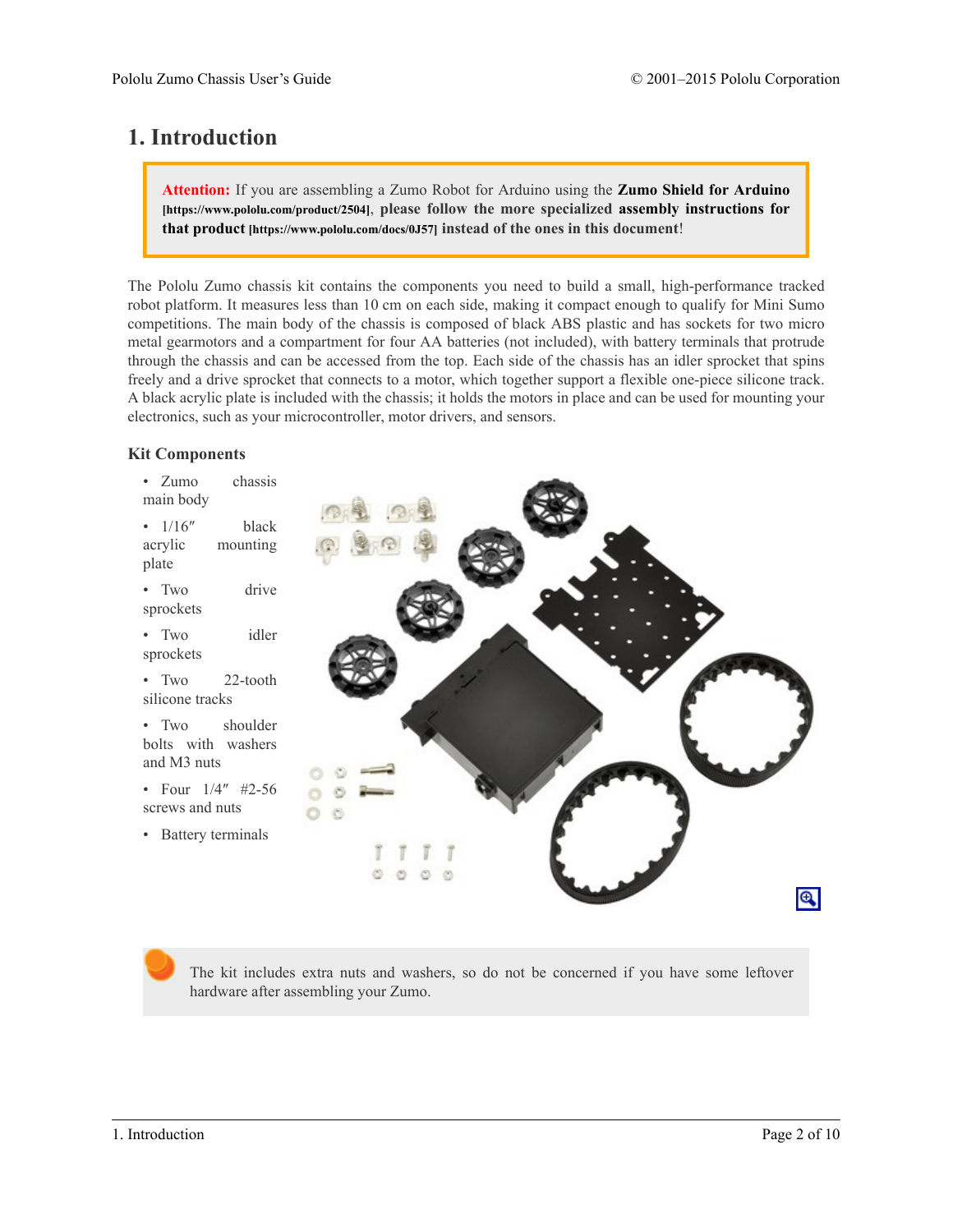## <span id="page-2-0"></span>**2. What you will need**

In addition to the Zumo chassis kit, you will require these items to construct a working robot:

#### **Assembly tools**

- Small Phillips screwdriver
- 3 mm Allen wrench (hex key)

**Additional required components (not included with the kit)**

• Two **micro metal gearmotors [\[https://www.pololu.com/category/60/micro-metal-gearmotors\]](https://www.pololu.com/category/60/micro-metal-gearmotors)** (we recommend 100:1, 75:1, or 50:1 HP or HPCB versions)

• Four AA batteries (we recommend rechargeable **AA NiMH cells [\[https://www.pololu.com/product/1003\]](https://www.pololu.com/product/1003)**)

• Electronics to control the motors (e.g. the **[DRV8833](https://www.pololu.com/product/2130) dual motor driver carrier [\[https://www.pololu.com/product/2130\]](https://www.pololu.com/product/2130)**)

#### **Additional optional components (not included with the kit)**

• One **[basic sumo blade for Zumo chassis](https://www.pololu.com/product/1410) [https://www.pololu.com/product/1410]**

Please see the **product description [\[https://www.pololu.com/product/1418\]](https://www.pololu.com/product/1418)** for the chassis kit for more information and recommendations about selecting these components.



You will also likely need a soldering iron to connect your motors and batteries to your electronics.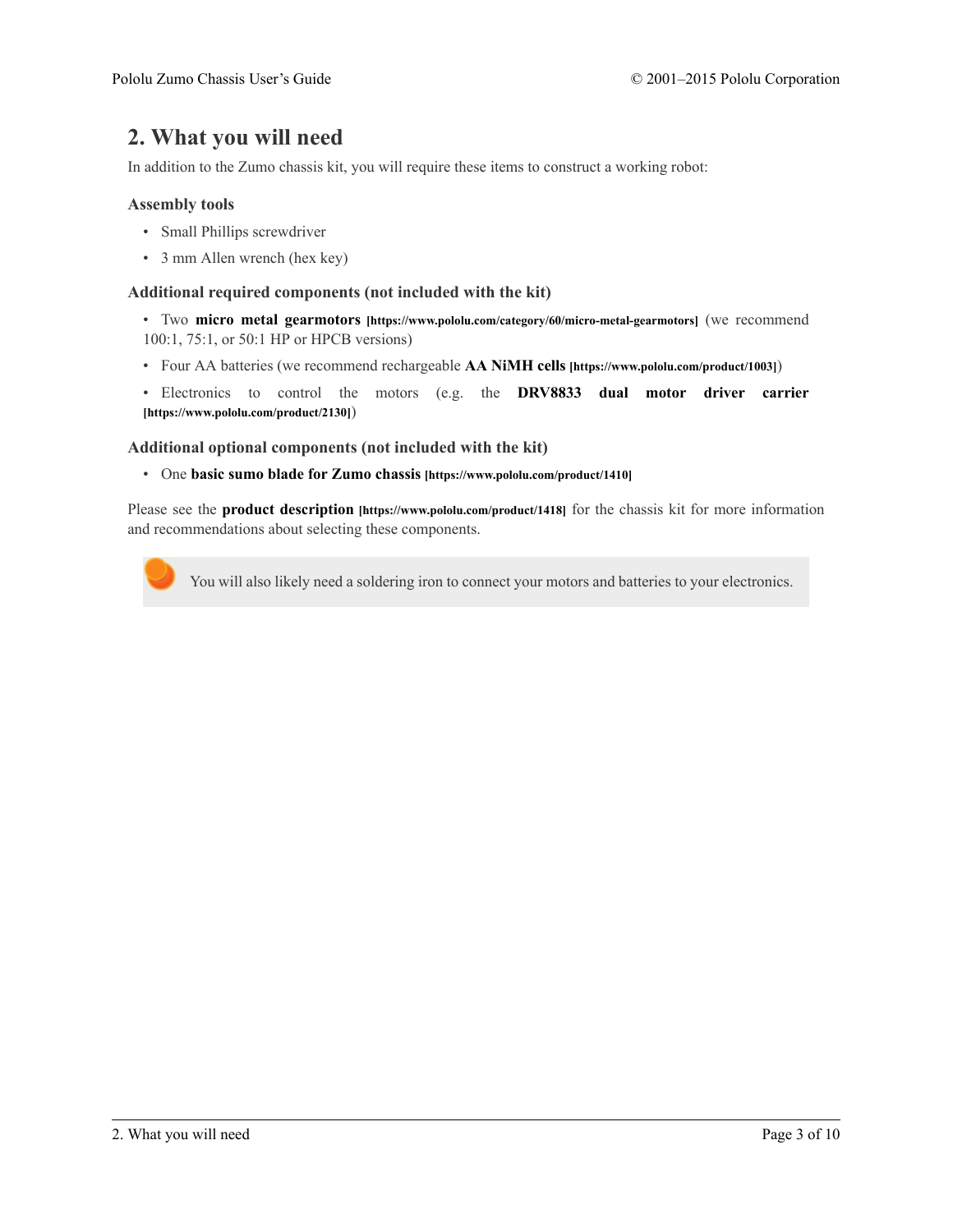## <span id="page-3-0"></span>**3. Assembling the Zumo**

**Attention:** If you are assembling a Zumo Robot for Arduino using the **Zumo Shield for [Arduino](https://www.pololu.com/product/2504) [\[https://www.pololu.com/product/2504\]](https://www.pololu.com/product/2504)**, **please follow the more specialized assembly [instructions](https://www.pololu.com/docs/0J57) for that product [\[https://www.pololu.com/docs/0J57\]](https://www.pololu.com/docs/0J57) instead of the ones in this document**!

In July 2015, the original white sprockets were changed to black, spoked sprockets. The assembly pictures on this page still show the original white sprockets.

Please follow these instructions carefully to assemble your Zumo properly.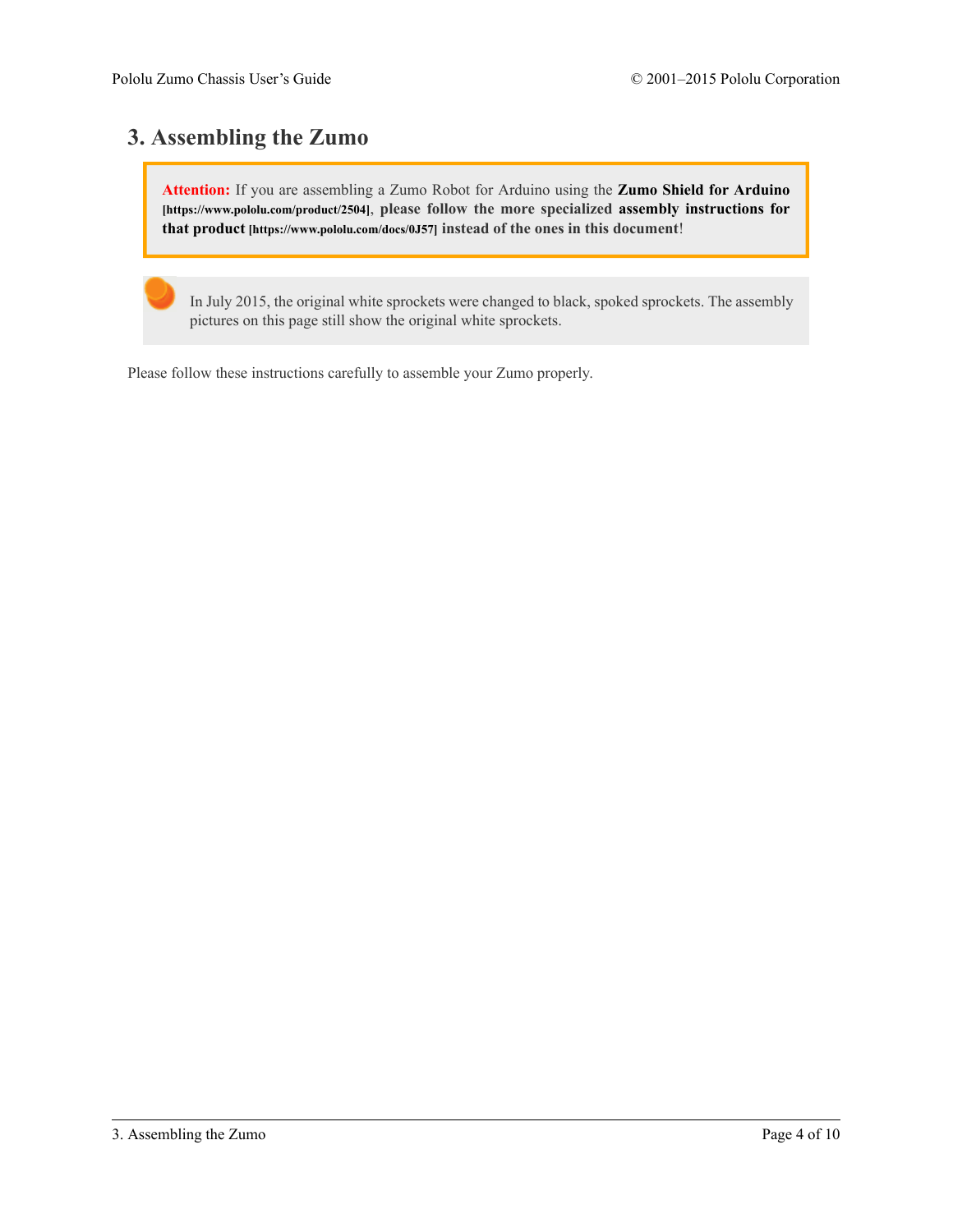### **Idler sprockets**

1. Place an M3 nut in each of the two side slots near the rear of the chassis. The slots are sized so that nuts will not be able to rotate within them.

2. Place an idler sprocket on each shoulder bolt, followed by a washer. The side of the sprocket with "teeth" should face the same direction as the threaded end of the bolt, so that the teeth end up pointing in towards the chassis.



3. Insert the shoulder bolts through the side of the chassis into the nut. Use a 3 mm hex key (Allen wrench) to tighten the bolts until the washers are snug against the chassis. Be careful not to overtighten the shoulder bolts as doing so can bend the washers.

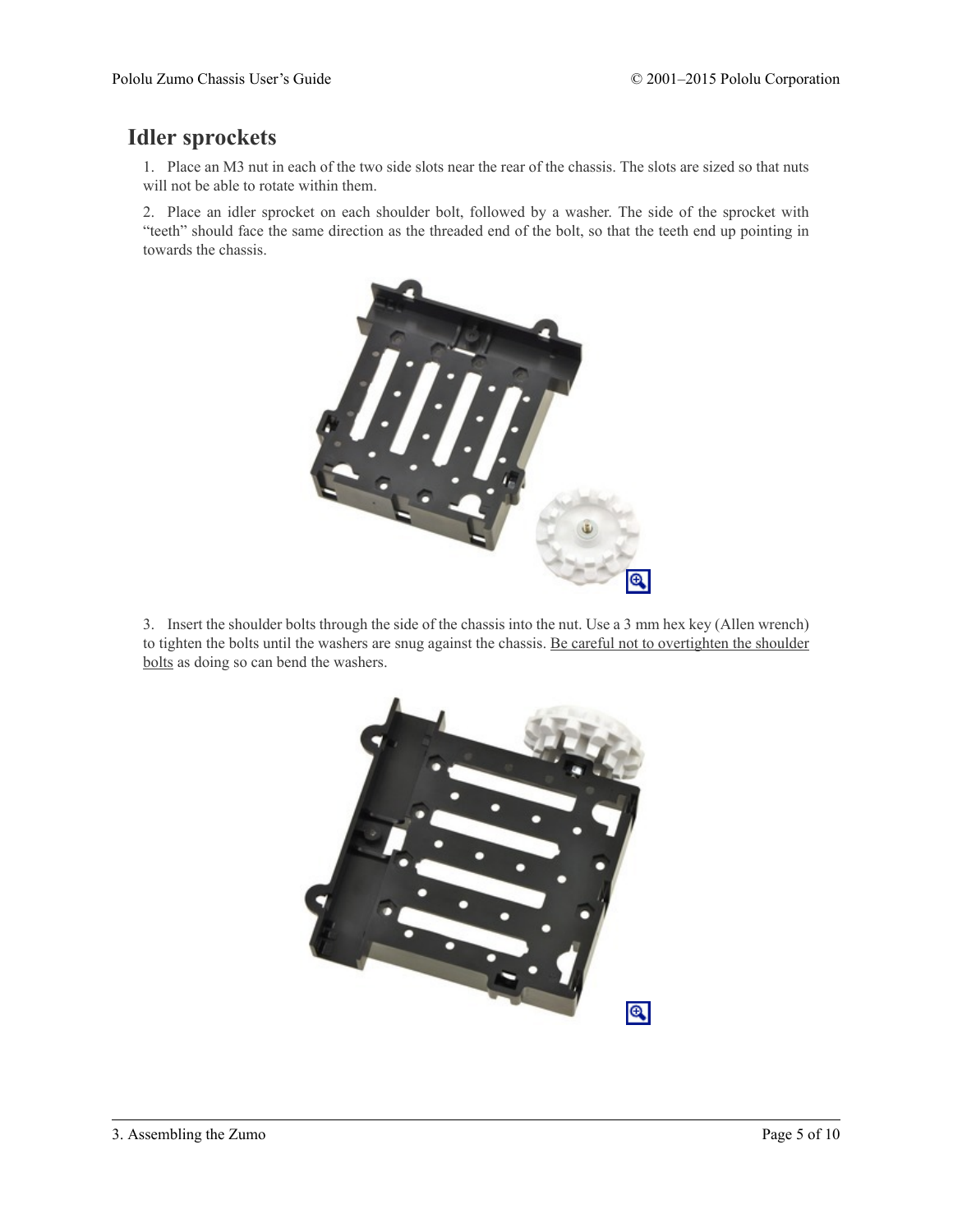#### **Motors and drive sprockets**

4. Solder any connections you want to make to your motors (such as wires and **bypass [capacitors](https://www.pololu.com/docs/0J15/9) [\[https://www.pololu.com/docs/0J15/9\]](https://www.pololu.com/docs/0J15/9)**) before installing the motors in the chassis, as you will not be able to access the motor leads easily once the acrylic mounting plate is in place.

5. Press the output shafts of the motors into the drive sprockets, with the "teeth" of the sprockets facing the motor. The end of the gearbox shaft should end up flush with the outside of the sprocket.

6. Place the motors into the channel in the front of chassis, aligning the gearbox with the grooves in the channel. The front plate of the gearbox should be even with the edge of the chassis.

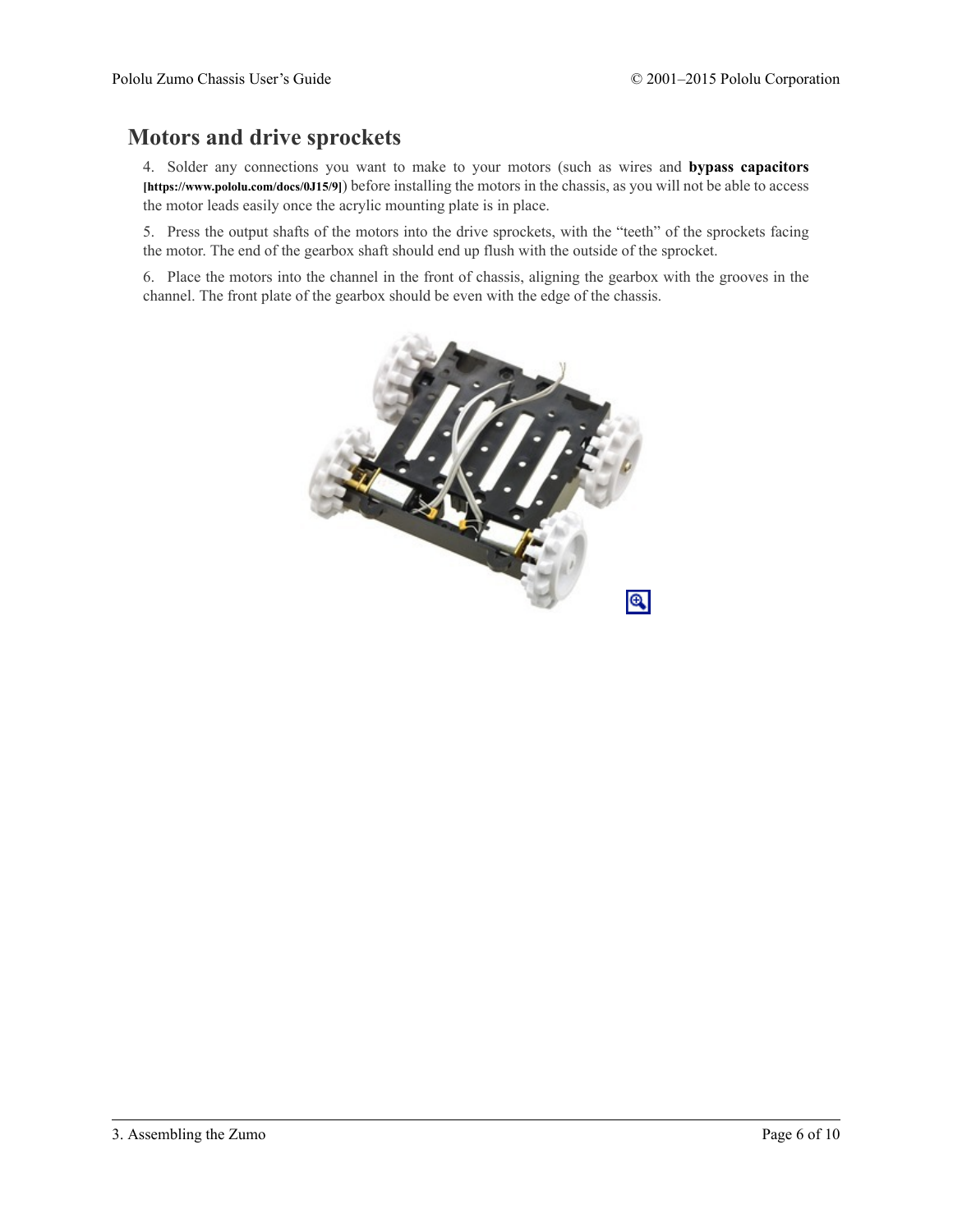# **Mounting plate**

There are two types of mounting holes sized for #2-56 screws in the rear portion of the chassis:

• The middle four rows of holes have a recess for a nut on the **interior** of the chassis. These holes can be used to secure the mounting plate or other components directly to the chassis, as demonstrated by the screw on the left side of the picture below.

• The four holes along the front edge of the chassis and the two holes along the rear edge have a recess for a nut on the **exterior** of the chassis. These holes can be used to secure a component to the mounting plate alone, as demonstrated by the standoff on the right side of the picture below, allowing the mounting plate to be removed from the chassis without having to first detach the component.



The mounting plate is secured to the chassis with screws through the two rounded tabs that protrude from the front edge, along with any number of the interior-nut mounting holes in the rear.

7. Decide which mounting holes on the chassis and mounting plate you will use. If you want to use any exterior-nut holes, place nuts in the corresponding recesses on top of the chassis.

8. Peel the protective masking off the plate and place it on top of the chassis such that the cut-outs for the battery terminals match those on the chassis below. To get the front of the plate under the drive sprockets, you will need to angle it and slide one side in first.

9. In each of the two front tabs and your choice of the interior-nut holes along the rear, insert a #2-56 machine screw through the mounting plate and chassis and tighten it against a nut inside the chassis. You can line up the nut by feel, or you could try temporarily taping the nuts inside the recesses in the chassis. **Note:** if you are also adding a **basic sumo blade [\[https://www.pololu.com/product/1410\]](https://www.pololu.com/product/1410)**, you should place its mounting tabs on top of the acrylic mounting place so that its holes line up with the two front-tab holes and use the #2-56 machine screws to mount both the blade and the acrylic mounting plate to the chassis. *Do* not try to adjust the angle of the sumo blade while it is mounted to the chassis as this can crack the acrylic *mounting plate.*

10. At this point, you can add the silicone tracks by stretching them around the sprockets on each side of the chassis, or you can leave this for the final step.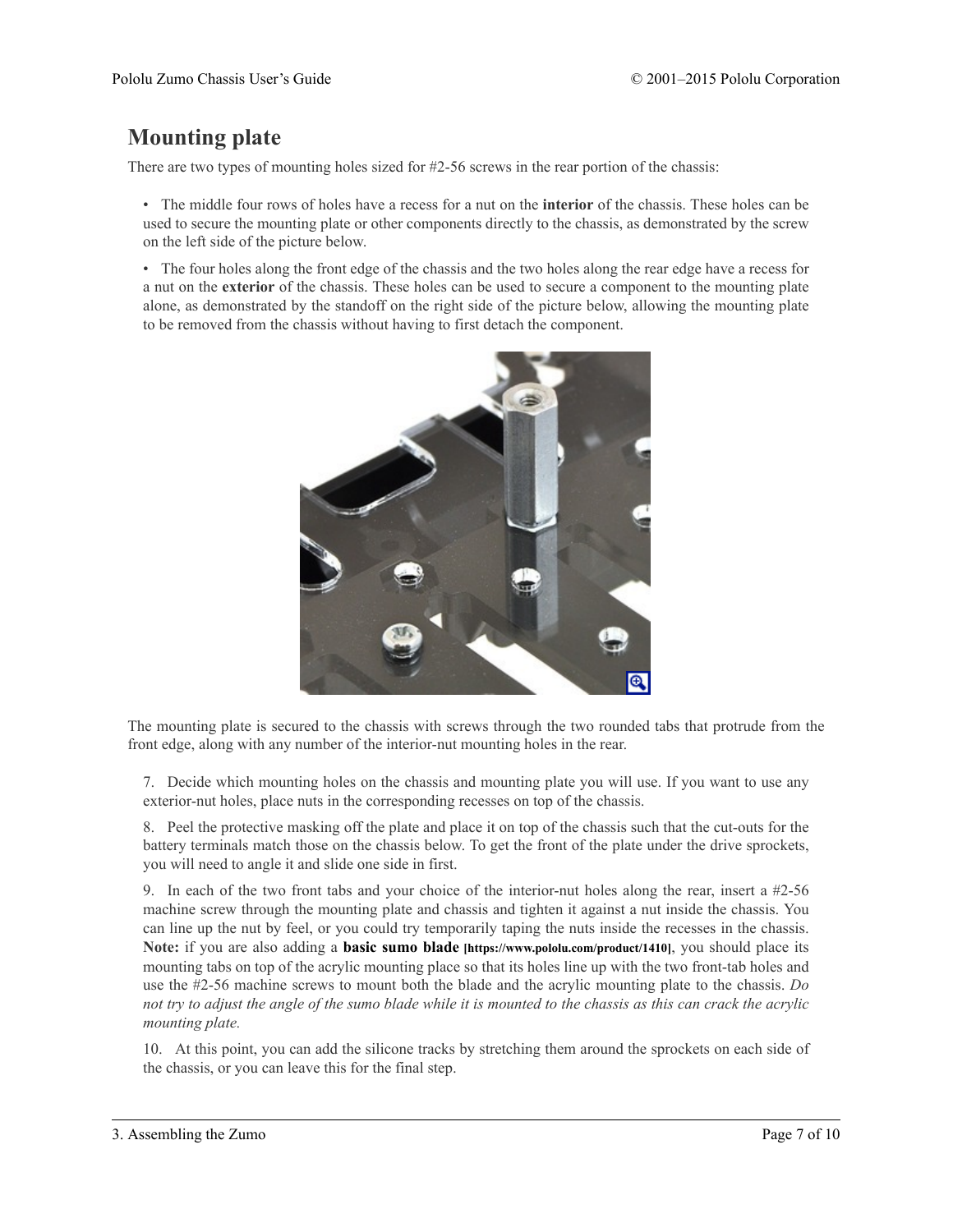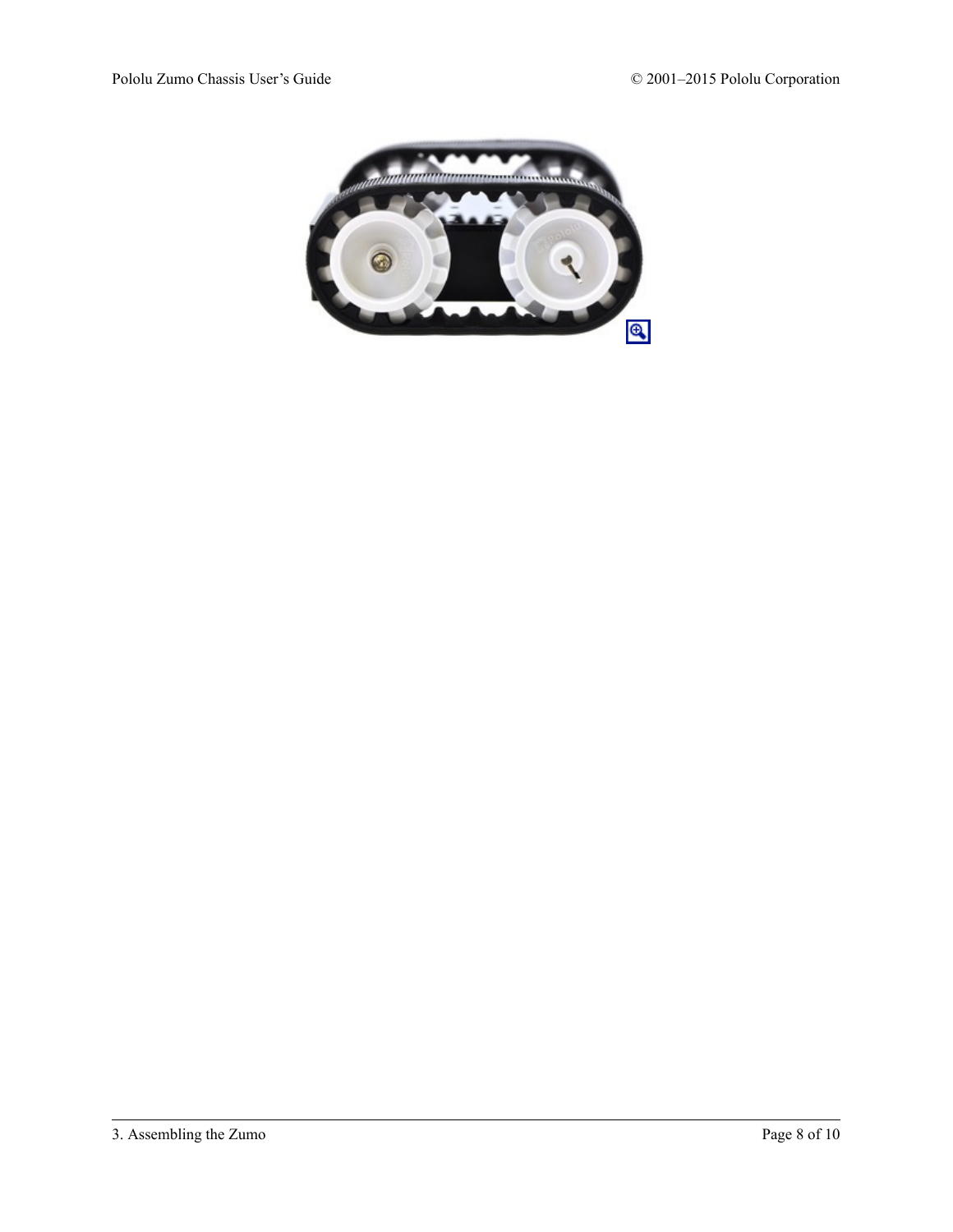### **Battery contacts**

11. Turn the chassis over and install the battery terminal contacts as shown in the picture below. Note that the two individual contacts should be inserted into the chassis so that their solder tabs protrude through the holes in the top of the chassis and can be accessed from the exterior. You might want to use some glue (hotmelt adhesive works well) or double-sided tape to hold the two individual contacts in place if you will not be soldering them to something rigid.



12. Insert four AA batteries (the cut-out slots in the battery holder indicate the proper battery orientation) and snap the battery cover onto the bottom of the chassis.